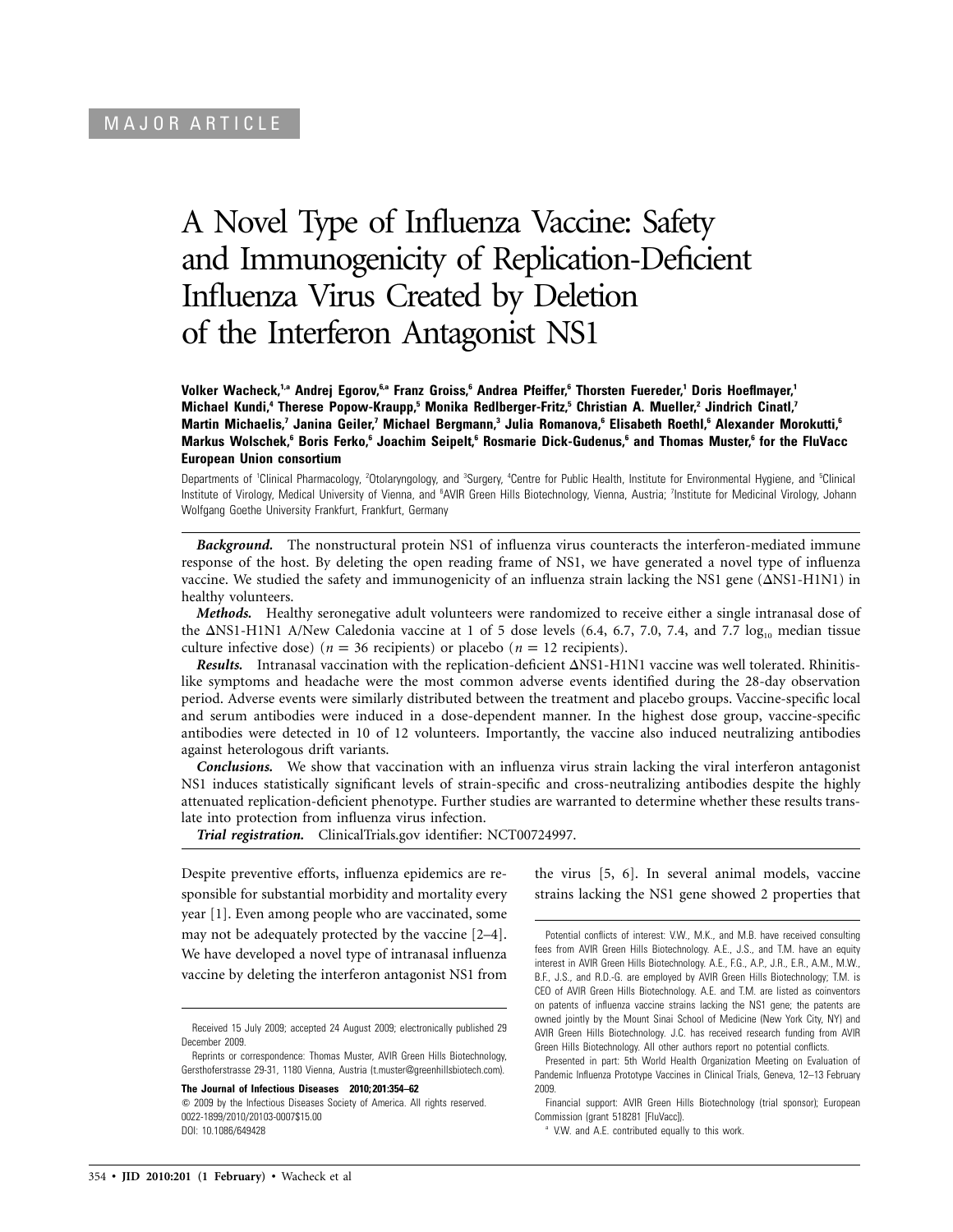are highly desirable for safe and immunogenic vaccines. First,  $\Delta$ NS1 viruses, although capable of infecting nasal epithelial cells and expressing viral antigens, fail to form viral progeny. Therefore, vaccinated animals do not shed vaccine virus. Second, because the  $\Delta$ NS1 virus has lost its ability to counteract the interferon response of the host, it elicits high levels of interferon, which is known to promote strong B and T cell–mediated immune responses  $[7-13]$ . Animals immunized with  $\Delta$ NS1 strains belonging to the influenza virus A and B subtypes are protected against wild-type virus challenge [7, 14, 15]. We performed, to our knowledge, the first proof-of-concept study assessing the safety, virus shedding, and immunogenicity of a  $\Delta$ NS1-based vaccine strain in humans.

## **PARTICIPANTS, MATERIALS, AND METHODS**

Vaccine and placebo. The vaccine seed virus,  $\Delta$ NS1-H1N1, was generated by reverse genetics as described elsewhere, with modifications [6, 14, 16, 17].  $\Delta$ NS1-H1N1 contains the surface glycoproteins from A/NC/20/99, whereas the remaining gene segments are from the influenza virus strain IVR-116 (World Health Organization) [18]. In addition,  $\Delta$ NS1-H1N1 lacks the complete NS1 open reading frame.

The vaccine was produced under good manufacturing practice conditions in Vero cells cultured under serum-free conditions. The harvest was subjected to 2 consecutive chromatographic purification steps that yielded a highly purified virus formulated in a sucrose-phosphate-glutamate stabilizing buffer. The stabilizing buffer was given as placebo. Both vaccine and placebo were stored at  $-70^{\circ}$ C or below and transferred into the nasal spray device (Baby Nasal GPI spray pump; Erich Pfeiffer; Drug Master File no. 6350; dose volume accuracy [tested with water],  $\pm 15\%$  per stroke [mean,  $\pm 10\%$ ]).

*Study design and objectives.* This was a randomized, double-blind, placebo-controlled, dose-escalation study of the effects of single-dose intranasal administration of a  $\Delta$ NS1-H1N1 vaccine in healthy, seronegative volunteers. After signing an initial informed consent form, healthy male volunteers aged 18–50 years were prescreened for titers of antibodies against A/NC/20/99 virus by hemagglutination-inhibition (HAI) assay. Only healthy volunteers with antibody titers of  $\lt 1:10$  were invited for further screening procedures. These volunteers signed a second informed consent form that covered further study procedures, and those who met all eligibility criteria were included in the study. Healthy volunteers were allocated to treatment groups by means of concealed envelopes, according to a computer-generated randomization list. Independent study nurses dispensed either active treatment or placebo. On day 1, volunteers received the study medication by intranasal aerosol application. Adverse events and pharmacokinetic analyses were closely monitored in an inpatient setting for 48 h. After discharge on day 3, healthy volunteers were observed in an out-

patient setting by means of follow-up visits on days 4, 5, 8, 15, and 29. During the outpatient period, volunteers were instructed to record all symptoms and medication taken on a diary card. Volunteers who experienced a temperature of >38.0°C were asked to contact the study site for evaluation.

 $\Delta$ NS1-H1N1 was escalated according to a fixed dose-escalation scheme comprising 5 dose levels. Cohorts of 8 healthy volunteers per dose level were randomized at a 6:2 ratio to receive either  $\Delta$ NS1-H1N1 at 6.4, 6.7, 7.0, 7.4, and 7.7  $log_{10}$ median tissue culture infective dose (TCID<sub>50</sub>) per volunteer or placebo. A further 8 volunteers were randomized at a 6:2 ratio to receive the highest dose. The volunteers in each cohort were observed for 1 week after the vaccine was administered. An expert committee then performed an interim safety review. If the committee judged that the dose level had been tolerated, the next step of the dose escalation was performed.

The primary objective of this study was to evaluate the safety and tolerability of  $\Delta$ NS1-H1N1 administered as single-dose intranasal aerosol for vaccination against influenza A(H1N1) virus. Secondary objectives included the analysis of local and systemic immune responses as well as shedding of  $\Delta$ NS1-H1N1.

The protocol was approved by the ethics committee at the Department of Clinical Pharmacology, Medical University Vienna, Austria, and was conducted in compliance with good clinical practice guidelines and the Declaration of Helsinki.

*Nasal washings.* To collect nasal wash samples, a urinary catheter with the tip cut off was placed in the volunteer's nostrils and locked by cuffing. The nasal cavity was then washed 3 times with 6 mL of sucrose-phosphate-glutamate virus-stabilizing buffer.

*Vaccine virus recovery.* To recover the vaccine virus, 1.5 mL aliquots of nasal washings obtained 12, 24, 48, and 72 h after immunization were analyzed for the presence of viable vaccine virus. Samples were diluted 1:1 and used as inoculum on Vero cells. After 3–5 days of incubation, presence or absence of the cytopathic effect was determined, and positive results were confirmed by immunofluorescence specific for the influenza A nucleoprotein. Recovered viruses were characterized for the absence of the NS1 gene by polymerase chain reaction.

*Immunological assays.* Analysis of immune responses was performed on serum and nasal wash samples obtained prior to vaccination and on day 29. The increase in the geometric mean titer (GMT) of homologous neutralizing antibodies, compared with the baseline GMT, was assessed by microneutralization assay (MNA) according to standard procedures [19] with A/NC/20/99 wild-type virus. The number of responders, who were defined as having a  $\geq$ 4-fold increase in antibody titer, was evaluated.

Serum samples from the highest dose group and from the placebo group were additionally tested by MNA according to standard procedures [19], using reassortant viruses containing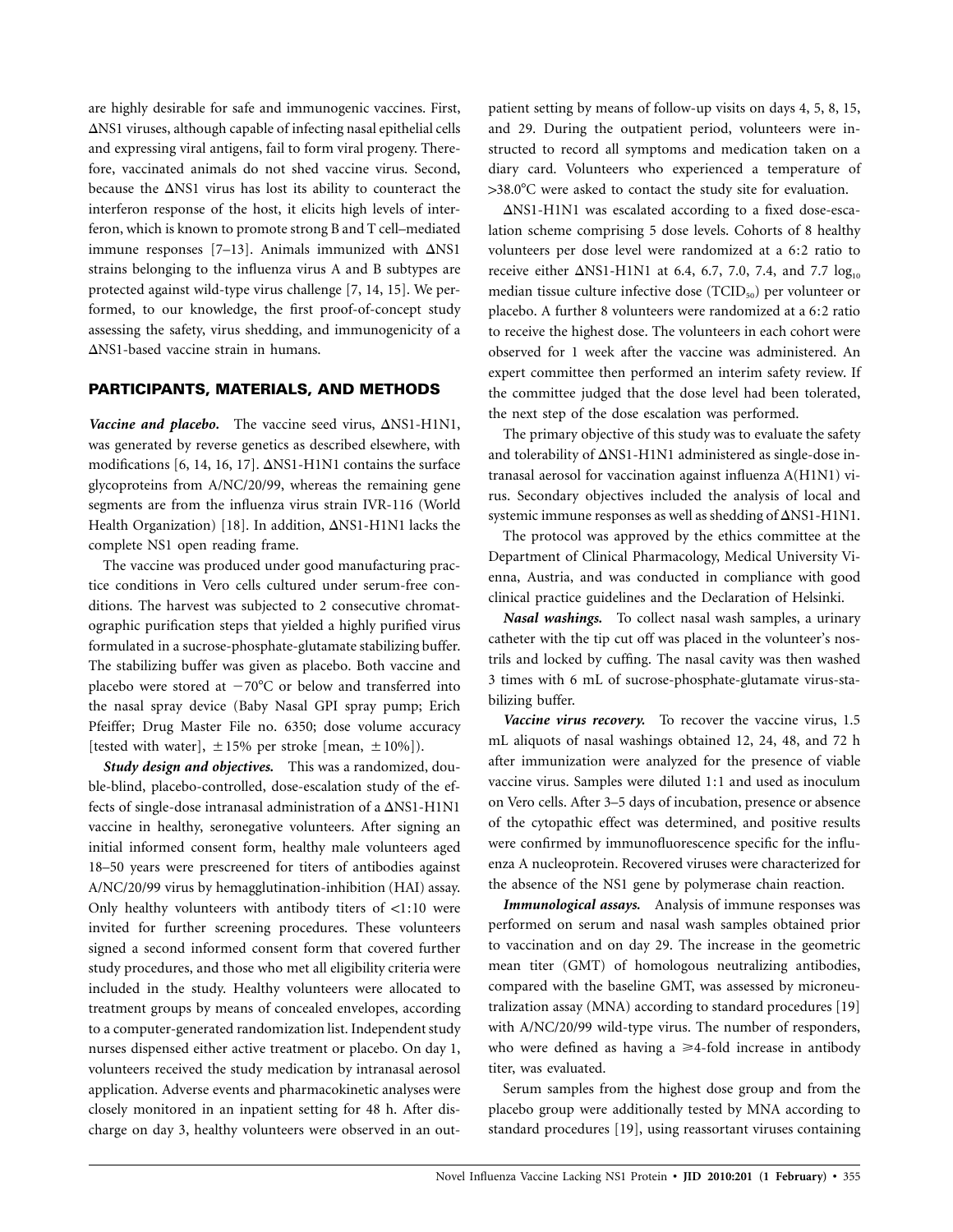

**Figure 1.** Consolidated Standards of Reporting Trials (CONSORT) flow chart. TCID<sub>50</sub>, median tissue culture infective dose.

the surface glycoproteins of A/NC/20/99, A/Solomon Islands/ 3/06, and A/Brisbane/59/07 on Vero cells.

HAI antibodies were measured to determine pre- and postvaccination A/NC/20/99-specific titers, according to standard procedures [19]. Serum immunoglobulin G (IgG) and mucosal immunoglobulin A (IgA) were evaluated by enzyme-linked immunosorbent assay (ELISA), with purified A/NC/20/99 hemagglutinin used as coating antigen. The calibration curve for assessment of vaccine-specific IgG and IgA was established using a pool of serum or nasal wash samples with detectable ELISA signals. To minimize IgA concentration differences, vaccine-specific IgA antibodies were normalized to a constant amount of total IgA  $(1 \mu g)$  of each mucosal sample.

*Statistical analyses.* Statistical analyses were descriptive in nature. Exploratory statistical tests were performed only on the parameters for the secondary objectives. The postvaccination to prevaccination titer or concentration ratio for each volunteer was submitted to logarithmic transformation and tested by analysis of variance. After revealing a significant group effect,

each dose group was compared with the placebo group by the Dunnett test. Results for which  $P < .05$  were considered to be significant.

## **RESULTS**

From March 2007 through June 2008, 288 male volunteers were prescreened for H1N1 A/NC/20/99–specific antibodies by HAI assay. Of these,  $110$  (38%) had titers of <1:10, 51 of whom met the eligibility criteria. Three volunteers dropped out before vaccination (Figure 1). From April 2007 onward, a total of 48 healthy volunteers were vaccinated.

*Safety.* All vaccinated individuals were included in the safety analysis. Intranasal vaccination with  $\Delta$ NS1-H1N1 was well tolerated in all dose groups. No serious adverse event was observed. The proportions of the most frequent symptoms reported during the first 7 days after vaccination are presented in Table 1. Ninety-six percent of all adverse events in  $\Delta$ NS1-H1N1–treated subjects were graded as mild. A similar pro-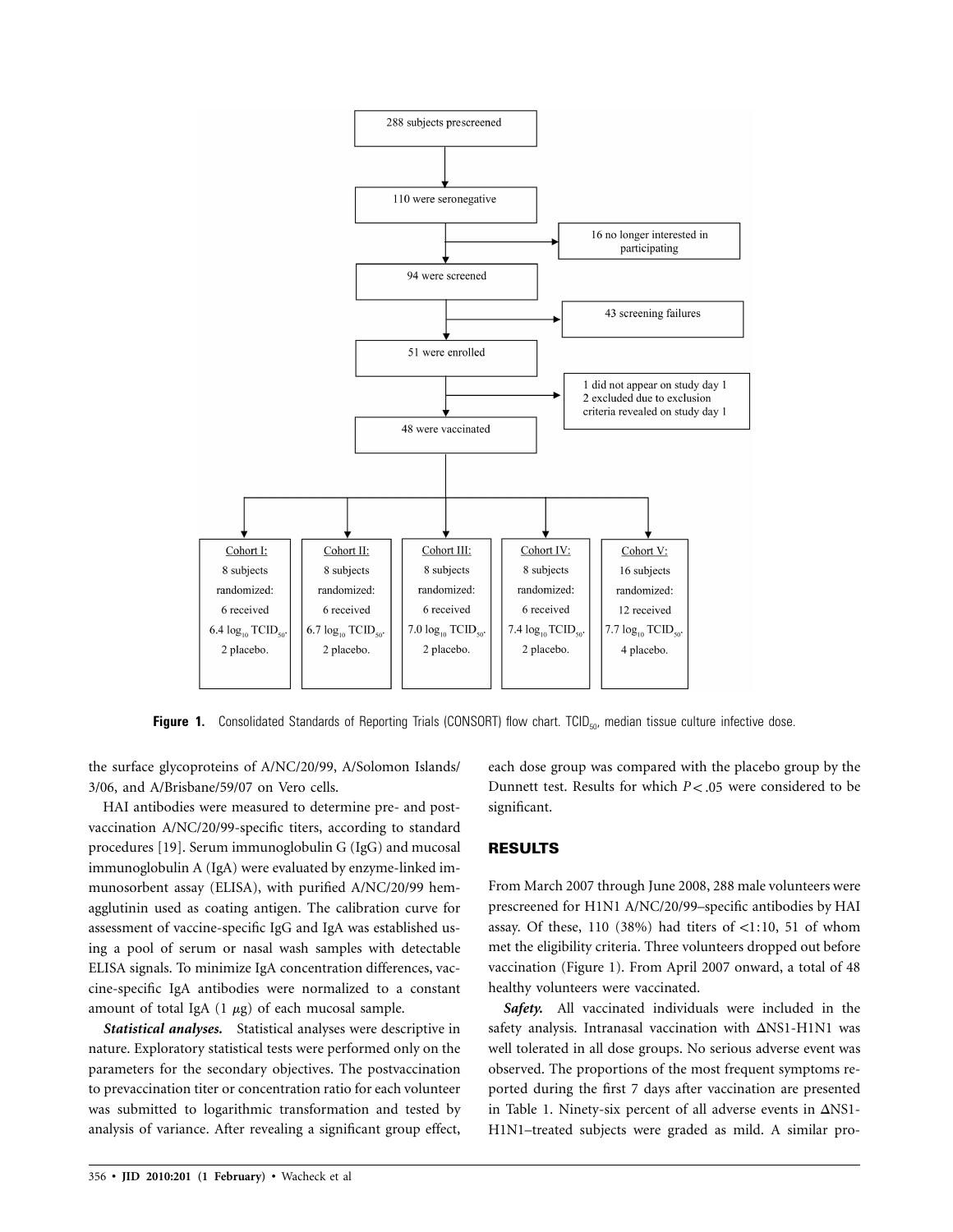**Table 1. Proportion of Healthy Volunteers with Adverse Events within 7 Days after Vaccination**

|                                               |                       |                                                |                                                | % (95% confidence interval) |                                                                                  |                                                    |                         |
|-----------------------------------------------|-----------------------|------------------------------------------------|------------------------------------------------|-----------------------------|----------------------------------------------------------------------------------|----------------------------------------------------|-------------------------|
| Adverse event                                 | Placebo<br>$(n = 12)$ | 6.4 $log_{10}$ TCID <sub>50</sub><br>$(n = 6)$ | 6.7 $log_{10}$ TCID <sub>50</sub><br>$(n = 6)$ | $(n = 6)$                   | 7.0 $log_{10}$ TCID <sub>50</sub> 7.4 $log_{10}$ TCID <sub>50</sub><br>$(n = 6)$ | $log_{10}$ TCID <sub>50</sub><br>7.7<br>$(n = 12)$ | All doses<br>$(n = 36)$ |
| Any                                           | $92(62 - 100)$        | 67 (22-95)                                     | 100 (54-100)                                   | 67 (22-96)                  | 50 (12-88)                                                                       | 100 (74-100)                                       | 81 (64-92)              |
| Arthralgia                                    | $8(0-38)$             | $0(0-46)$                                      | $17(0 - 64)$                                   | $0(0-46)$                   | $0(0-46)$                                                                        | $25(5-57)$                                         | $11(3-26)$              |
| Diarrhea                                      | $8(0-38)$             | $17(0 - 64)$                                   | $0(0-46)$                                      | $0(0-46)$                   | $17(0-64)$                                                                       | $25(5-57)$                                         | $14(5 - 29)$            |
| Epistaxis                                     | $8(0-38)$             | $0(0-46)$                                      | $17(0 - 64)$                                   | $0(0-46)$                   | $0(0-46)$                                                                        | $0(0-26)$                                          | $3(0-15)$               |
| Fatigue                                       | $25(5-57)$            | $0(0-46)$                                      | $33(4 - 78)$                                   | $17(0 - 64)$                | $0(0-46)$                                                                        | $8(0-38)$                                          | $11(3-26)$              |
| Fever <sup>a</sup>                            | $8(0-38)$             | $17(0 - 64)$                                   | $0(0-46)$                                      | $0(0-46)$                   | $0(0-46)$                                                                        | $0(0-26)$                                          | $3(0-15)$               |
| Headache                                      | $25(5-57)$            | 50 (12-88)                                     | $0(0-46)$                                      | $0(0-46)$                   | $17(0 - 64)$                                                                     | $50(21 - 79)$                                      | 28 (14-45)              |
| Malaise                                       | $8(0-38)$             | $0(0-46)$                                      | $0(0-46)$                                      | $0(0-46)$                   | $0(0-46)$                                                                        | $0(0-46)$                                          | $0(0-10)$               |
| Myalgia                                       | $0(0-26)$             | $0(0-46)$                                      | $0(0-46)$                                      | $0(0-46)$                   | $0(0-46)$                                                                        | $17(2-48)$                                         | $6(1-19)$               |
| Pharyngitis-like symptoms <sup>b</sup>        | $25(5-57)$            | $17(0 - 64)$                                   | $17(0 - 64)$                                   | $0(0-46)$                   | $17(0-64)$                                                                       | 33 (10-65)                                         | 19 (8-36)               |
| Rhinitis-like symptoms <sup>c</sup>           | 58 (28-85)            | $33(4 - 78)$                                   | 50 (12-88)                                     | $33(4 - 78)$                | $17(0 - 64)$                                                                     | $33(10-65)$                                        | 33 (10-65)              |
| Elevation in transaminase level (ALT grade 1) | $25(5-57)$            | $0(0-46)$                                      | $17(0-64)$                                     | 50 (12-88)                  | $17(0 - 64)$                                                                     | $8(0-38)$                                          | $17(6-33)$              |

**NOTE.** ALT, alanine transaminase; TCID<sub>50</sub>, median tissue culture infective dose.

a Fever was defined as an oral temperature of >37.3°C.<br><sup>b</sup> Pharyngitis-like symptoms were defined as comprising pharyngitis, nasopharyngitis, pharyngolaryngeal pain, throat irritation, dysphonia, oral leukoplakia, tonsillar disorder, mucosal burning sensation, and dysphagia.<br><sup>c</sup> Rhinitis-like symptoms were defined as comprising rhinitis, rhinorrhea, sneezing, nasal congestion, nasal discomfort, and nasal disorder.

portion was noted within the 28-day observation period. The most frequent adverse events were rhinitis-like symptoms (comprising rhinitis, rhinorrhea, sneezing, nasal congestion, nasal discomfort, and nasal disorder), pharyngitis-like symptoms (encompassing pharyngitis, nasopharyngitis, pharyngolaryngeal pain, throat irritation, dysphonia, oral leukoplakia, tonsillar disorder, mucosal burning sensation, and dysphagia), and headache. These symptoms occurred to a similar extent in placebo- and  $\Delta$ NS1-H1N1–treated subjects. Rhinitis-like symptoms were predominantly observed during the inpatient period, regardless of treatment group (Table 2). Headache episodes were equally distributed over the 28-day observation period in both treatment lines.

Typical adverse events (such as malaise, myalgia, or fever) reported from previous studies with live cold-adapted influenza vaccines [20] were noted only rarely (Table 1). Fever was observed in 4 subjects, 1 in the placebo group and 3 in the  $\Delta$ NS1-H1N1 group. Two of these vaccine recipients, one who received 6.4  $log_{10}$  TCID<sub>50</sub> and one who received 6.7  $log_{10}$  TCID<sub>50</sub>, experienced mild fever (temperature,  $\leq 38.0^{\circ}$ C) on day 3 and day 16 after vaccination, respectively, and the third vaccine recipient, who received 7.7  $log_{10}$  TCID<sub>50</sub>, experienced moderate fever (temperature up to  $38.1^{\circ}$ C) on day 24 after vaccination. Four subjects, 2 in the placebo group and 2 in the  $\Delta$ NS1-H1N1 group who received 6.7  $log_{10}$  TCID<sub>50</sub>, experienced an episode of epistaxis. In the  $\Delta$ NS1-H1N1–treated subjects, these mildand moderate-graded episodes occurred on days 7 and 10; in the placebo group, they occurred on days 2 and 13. Ear-nosethroat control examinations after epistaxis and on days 2, 3, 5,

8, and 29 revealed no local adverse events in response to vaccination at any dose level.

Clinical laboratory safety testing of subjects showed no statistically significant abnormalities. Mild elevations in transaminase levels were observed with the same frequency in vaccine- and placebo-treated subjects (grade 1; see Table 1). Transient elevations in bilirubin levels of grade 3 were observed in 2 subjects (dose level, 7.7  $log_{10}$  TCID<sub>50</sub>): both had entered the trial with known preexisting asymptomatic grade 2 elevations in bilirubin levels. These rises in bilirubin levels did not coincide with any elevation in transaminase levels. There was no indication of a dose dependency with any of the adverse events observed.

*Shedding of vaccine virus.* To confirm the replication-defective phenotype of the vaccine virus, we analyzed nasal washings collected after 12, 24, 48, and 72 h for the presence of vaccine virus. Vaccine virus was recovered from samples from 2 subjects in the highest dose group  $(7.7 \log_{10} TCID_{50})$  at 12 h after immunization. After this point in time,  $\Delta$ NS1-H1N1 was no longer present in any of the samples.

Immune response. Immunogenicity of  $\Delta$ NS1-H1N1 was determined on the basis of the presence of vaccine-specific antibodies in nasal washings and serum samples obtained before vaccination and on day 29 after vaccination. In the highest dose group (7.7  $log_{10}$  TCID<sub>50</sub>), 8 (67%) of 12 volunteers had a 4-fold or higher increase in neutralization titers (Table 3). The increase in the GMT in this group was 6.4-fold (from 22.6 before immunization to 143.7 after immunization) and was significantly different from that in the placebo group  $(P <$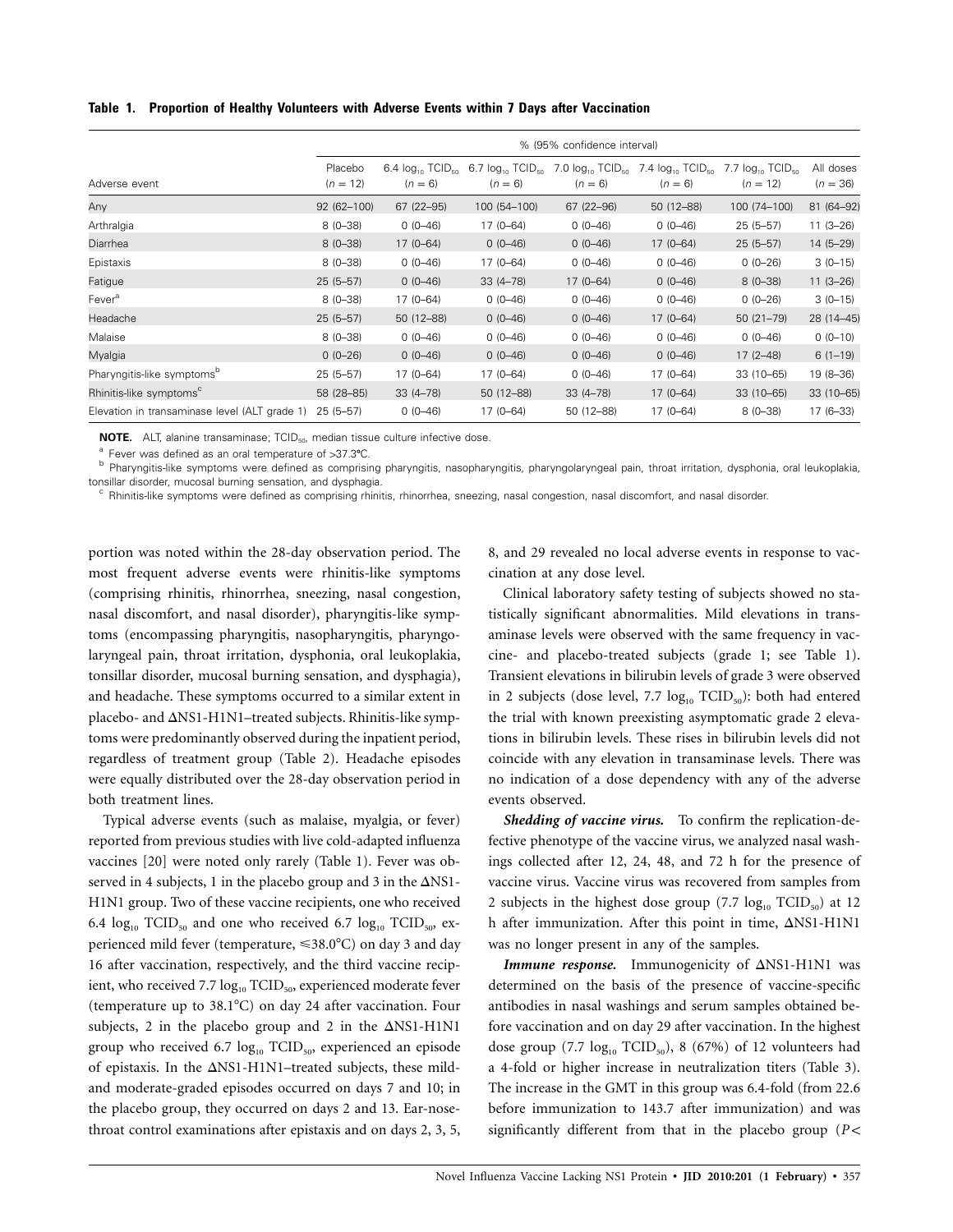|                                                    |                          |          |          |                       |         |                  |          |             |                |                               |                |                  |                | Day after vaccination |                                 |                       |                |      |                  |        |        |        |          |          |          |            |
|----------------------------------------------------|--------------------------|----------|----------|-----------------------|---------|------------------|----------|-------------|----------------|-------------------------------|----------------|------------------|----------------|-----------------------|---------------------------------|-----------------------|----------------|------|------------------|--------|--------|--------|----------|----------|----------|------------|
| Treatment group (total subjects in group), subject | $\sim$<br>$\overline{a}$ | $\infty$ | 4        | LO.                   | $\circ$ | $\triangleright$ | $\infty$ | $\mathbb O$ | $\overline{C}$ | $\overleftarrow{\phantom{a}}$ | $\overline{c}$ | $\tilde{\omega}$ | $\overline{4}$ | $\frac{51}{1}$        | $\overline{1}$<br>$\frac{6}{1}$ | $\overset{\infty}{=}$ | $\overline{0}$ | $20$ | $\overline{2}$ 1 | $22\,$ | $23\,$ | $24\,$ | 25       | 26       | 27       | 29<br>$28$ |
| 6.4 $log_{10}$ TCID <sub>50</sub> ( $n = 6$ )      |                          |          |          |                       |         |                  |          |             |                |                               |                |                  |                |                       |                                 |                       |                |      |                  |        |        |        |          |          |          |            |
| $\leftarrow$                                       | $\times$<br>$\times$     |          |          |                       |         |                  |          |             |                |                               |                |                  |                |                       |                                 |                       |                |      |                  |        |        |        |          |          |          |            |
| $\sim$                                             | $\times$                 |          |          |                       |         |                  |          |             |                |                               |                |                  |                |                       |                                 |                       |                |      |                  |        |        |        |          |          |          |            |
| 6.7 $log_{10}$ TCID <sub>50</sub> $(n = 6)$        |                          |          |          |                       |         |                  |          |             |                |                               |                |                  |                |                       |                                 |                       |                |      |                  |        |        |        |          |          |          |            |
| $\leftarrow$                                       | $\times$                 |          |          |                       |         |                  |          |             |                |                               |                |                  |                |                       |                                 |                       |                |      |                  |        |        |        |          |          |          |            |
| $\sim$                                             |                          |          |          |                       |         |                  |          |             |                |                               |                |                  | $\times$       |                       |                                 |                       |                |      |                  |        |        |        |          |          |          |            |
| $\infty$                                           | $\times$                 |          |          |                       |         |                  |          |             |                |                               |                |                  |                |                       |                                 |                       |                |      |                  |        |        |        |          |          |          |            |
| $\boldsymbol{4}$                                   |                          |          | $\times$ |                       |         |                  |          |             |                |                               |                |                  |                |                       |                                 |                       |                |      |                  |        |        |        |          |          |          |            |
| $\overline{c}$                                     |                          |          |          |                       |         |                  |          |             |                |                               |                |                  |                |                       |                                 |                       |                |      |                  |        |        |        |          |          | $\times$ |            |
| 7.0 $log_{10}$ TCID <sub>50</sub> $(n = 6)$        |                          |          |          |                       |         |                  |          |             |                |                               |                |                  |                |                       |                                 |                       |                |      |                  |        |        |        |          |          |          |            |
| $\overline{\phantom{0}}$                           | $\times$                 |          |          |                       |         |                  |          |             |                |                               |                |                  |                |                       |                                 |                       |                |      |                  |        |        |        |          |          |          |            |
| $\sim$                                             |                          |          |          | $\times$              |         |                  |          |             |                |                               |                |                  |                |                       |                                 |                       |                |      |                  |        |        |        |          |          |          |            |
| $\infty$                                           |                          |          |          |                       |         |                  |          |             |                |                               |                |                  |                |                       |                                 |                       |                |      |                  |        |        |        |          |          |          | $\times$   |
| 4                                                  |                          |          |          |                       |         |                  |          |             |                |                               |                |                  |                |                       | $\boldsymbol{\times}$           |                       |                |      |                  |        |        |        |          |          |          |            |
| 7.4 $log_{10}$ TCID <sub>50</sub> $(n = 6)$        |                          |          |          |                       |         |                  |          |             |                |                               |                |                  |                |                       |                                 |                       |                |      |                  |        |        |        |          |          |          |            |
| $\overline{\phantom{0}}$                           | $\times$                 |          |          |                       |         |                  |          |             |                |                               |                |                  |                |                       |                                 |                       |                |      |                  |        |        |        |          |          |          |            |
| $\sim$                                             |                          |          |          |                       |         |                  |          |             |                |                               |                |                  |                |                       |                                 |                       | $\times$       |      |                  |        |        |        |          |          |          |            |
| 7.7 $log_{10}$ TCID <sub>50</sub> $(n = 12)$       |                          |          |          |                       |         |                  |          |             |                |                               |                |                  |                |                       |                                 |                       |                |      |                  |        |        |        |          |          |          |            |
| $\overline{\phantom{0}}$                           | $\times$                 |          |          |                       |         |                  |          |             |                |                               |                |                  |                |                       |                                 |                       |                |      |                  |        |        |        |          |          |          |            |
| $\sim$                                             |                          |          |          |                       |         |                  |          |             |                |                               |                |                  | $\times$       |                       |                                 |                       |                |      |                  |        |        |        |          |          |          |            |
| $\infty$                                           |                          |          |          |                       |         |                  |          |             |                |                               |                |                  |                |                       | $\times$                        |                       |                |      |                  |        |        |        |          |          |          |            |
| $\overline{\phantom{a}}$                           | $\times$                 |          |          |                       |         |                  |          |             |                |                               |                |                  |                |                       |                                 |                       |                |      |                  |        |        |        |          |          |          |            |
| $\mathfrak{S}$                                     |                          |          |          |                       |         |                  |          |             |                |                               |                |                  |                |                       |                                 |                       |                |      |                  |        |        |        | $\times$ |          |          |            |
| $\circ$                                            |                          | $\times$ |          |                       |         |                  |          |             |                |                               |                |                  |                |                       |                                 |                       |                |      |                  |        |        |        |          |          |          |            |
| $\overline{\phantom{0}}$                           | $\times$                 |          |          |                       |         |                  |          |             |                |                               |                |                  |                |                       |                                 |                       |                |      |                  |        |        |        |          | $\times$ |          |            |
| Placebo $(n = 12)$                                 |                          |          |          |                       |         |                  |          |             |                |                               |                |                  |                |                       |                                 |                       |                |      |                  |        |        |        |          |          |          |            |
| $\overline{\phantom{0}}$                           |                          |          |          | $\times$              |         |                  |          |             |                |                               |                |                  |                |                       |                                 |                       |                |      |                  |        |        |        |          |          |          |            |
| $\sim$                                             | $\times~\times$          |          |          |                       |         |                  |          |             |                |                               |                |                  |                |                       |                                 |                       |                |      |                  |        |        |        |          |          |          |            |
| $\infty$                                           |                          |          |          |                       |         |                  |          |             |                |                               |                |                  |                |                       |                                 |                       |                |      |                  |        |        |        |          |          |          |            |
| $\boldsymbol{4}$                                   | $\times$ $\times$        |          | $\times$ |                       |         |                  |          |             |                |                               |                |                  |                |                       |                                 |                       |                |      |                  |        |        |        |          |          |          |            |
| $\mathfrak{g}$                                     |                          |          |          |                       |         |                  |          |             |                |                               |                |                  |                |                       |                                 |                       |                |      |                  |        |        |        |          |          |          |            |
| $\circ$                                            | $\times$                 |          |          | $\boldsymbol{\times}$ |         |                  |          |             |                |                               |                |                  |                |                       |                                 |                       |                |      |                  |        |        |        |          |          |          |            |
| $\overline{\phantom{0}}$                           | $\times$                 |          |          |                       |         |                  |          |             |                |                               |                |                  |                |                       |                                 |                       |                |      |                  |        |        |        |          |          |          |            |
|                                                    |                          |          |          |                       |         |                  |          |             |                |                               |                |                  |                |                       |                                 |                       |                |      |                  |        |        |        |          |          |          |            |

Table 2. Time Course of Rhinitis-Like Symptoms after Immunization **Table 2. Time Course of Rhinitis-Like Symptoms after Immunization**

NOTE. Xindicates an episode of rhinitis-like symptoms, defined as comprising rhinitis, rhinorrhea, sneezing, nasal congestion, nasal discomfort, and nasal disorder. TCID<sub>so</sub>, median tissue culture infective dose. NOTE. Xindicates an episode of rhinitis-like symptoms, defined as comprising rhinitis, rhinorrhea, sneezing, nasal discomfort, and disconder. TCID<sub>eto</sub> median tissue culture infective dose.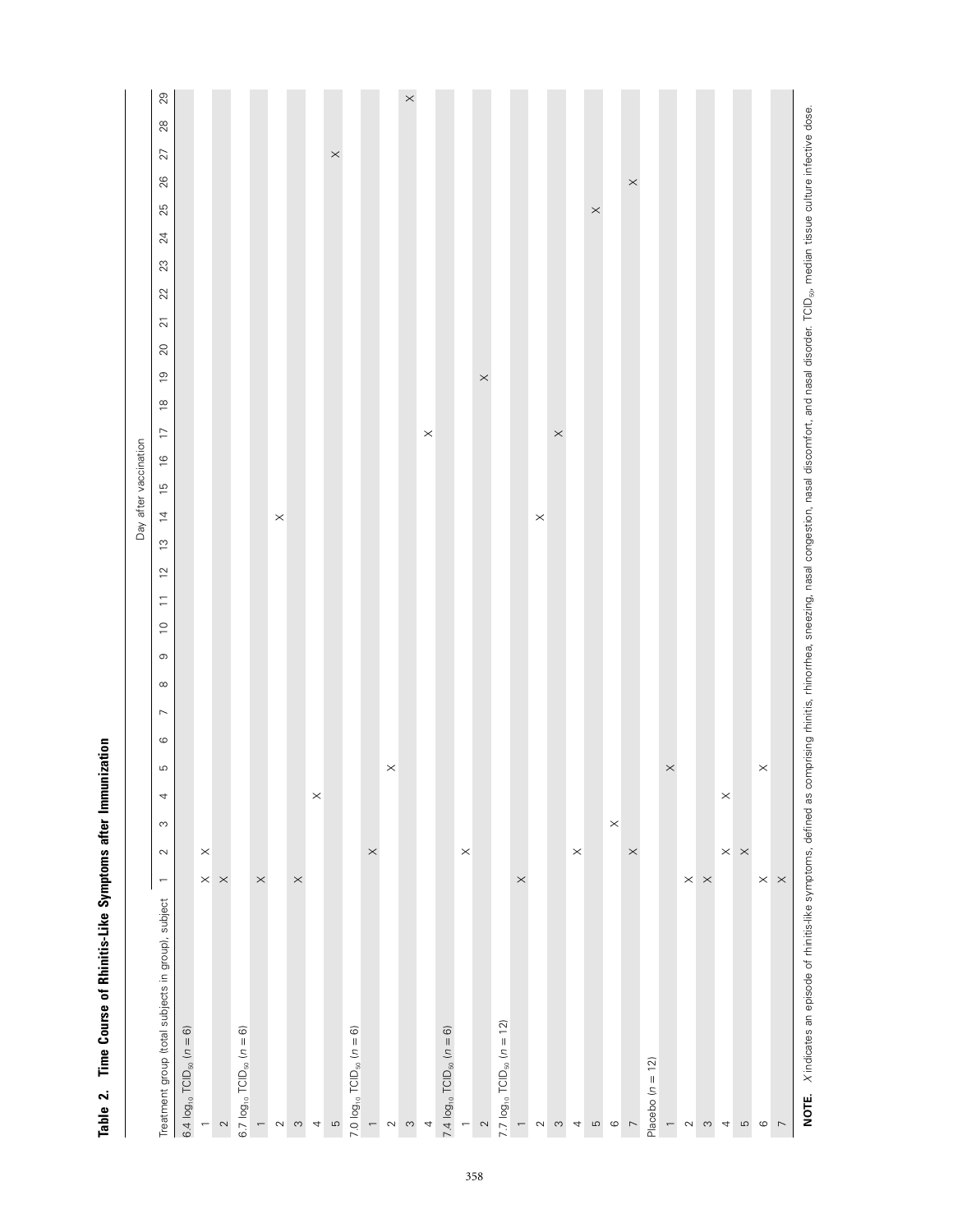|                                                                                             |                         | Microneutralization                 |                                     |                         | Ξ                                                 |                                     |                         | Mucosal IgA                           |                                     |                           | Serum lgG                           |                                     | No. (%) of                      |
|---------------------------------------------------------------------------------------------|-------------------------|-------------------------------------|-------------------------------------|-------------------------|---------------------------------------------------|-------------------------------------|-------------------------|---------------------------------------|-------------------------------------|---------------------------|-------------------------------------|-------------------------------------|---------------------------------|
| Treatment group                                                                             | Before, GMT<br>(95% CI) | After, GMT<br>(95% CI)              | Responders, <sup>a</sup><br>no. (%) | Before, GMT<br>(95% CI) | After, GMT<br>(95% CI)                            | Responders, <sup>a</sup><br>no. (%) | Before, GMC<br>(95% CI) | After, GMC<br>$(95%$ CI)              | Responders, <sup>p</sup><br>no. (%) | Before, GMC<br>$(95%$ CI) | After, GMC<br>$(95%$ CI)            | Responders, <sup>p</sup><br>no. (%) | volunteers with<br>any response |
| $6.4 \log_{10}$ TCID <sub>50</sub> ( $n = 6$ ) 16.0 (6.4–40.2)                              |                         | 28.5 (7.5-108.3)                    | 1(17)                               | 5.0 (5.0)               | 5.0 (5.0)                                         |                                     |                         | $1.5(0.9-2.3)$ $1.2(0.8-1.8)$         | $\circ$                             | 44.7 (20.5-97.3)          | 50.0 (24.2-103.7)                   |                                     | (17)                            |
| $6.7 log_{10} TClD_{50}$ ( $n = 6$ ) $12.7$ (3.3-49.2)                                      |                         | $16.0 (3.7 - 68.5)$                 |                                     | 5.0 (5.0)               | 5.6 (4.2-7.6)                                     |                                     | $1.6(1.0-2.4)$          | $1.8(1.0 - 3.3)$                      | (1(17)                              | $31.7(13.9 - 72.4)$       | 34.2 (15.8-74.2)                    |                                     | (17)                            |
| 7.0 $log_{10}$ TCID <sub>50</sub> ( $n = 6$ ) 20.2 (4.5-90.6)                               |                         | $32.0(4.5 - 225.3)$                 | 2(33)                               | 5.0 (5.0)               | $6.3(3.5 - 11.4)$                                 | 1(17)                               |                         | $3.1(1.1-8.7)$ $2.3(1.0-5.4)$         | $\circ$                             |                           | 32.3 (10.4-100.3) 36.1 (11.1-118.0) |                                     | 2(33)                           |
| 7.4 $log_{10}$ TCID <sub>50</sub> ( $n = 6$ )                                               | $9.0(3.8-21.0)$         | 20.2 (7.5-54.5)                     | 3(50)                               | 5.0 (5.0)               | 5.0 (5.0)                                         |                                     | $2.8(1.4 - 5.6)$        | $2.6(1.4 - 4.6)$                      | (117)                               | 21.9 (9.7-49.6)           | 29.3 (16.4-52.4)                    | (17)                                | 3(50)                           |
| 7.7 $log_{10}$ TCID <sub>90</sub> (n = 12) 22.6 (13.1-39.1) 143.7 <sup>0</sup> (45.3-456.1) |                         |                                     | 8 (67)                              |                         | $5.3^{\circ}$ (4.7-6.0) $17.8^{\circ}$ (9.3-34.0) | 6 (50)                              |                         | $1.7(0.9-3.5)$ $4.3^{\circ}(2.1-8.6)$ | 5 (42)                              | 26.7 (14.6-48.8)          | 68.1 <sup>d</sup> (42.5-109.0)      | 7 (58)                              | 10 (83)                         |
| Placebo ( $n = 12$ )                                                                        |                         | $32.0(11.2-91.0)$ $30.2(11.1-82.2)$ |                                     | $5.3^{\circ}$ (4.7-6.0) | 5.3 (4.7-6.0)                                     |                                     |                         | $1.8(1.4-2.3)$ $1.8(1.2-2.6)$         | 1(8.3)                              | 41.7 (19.2-90.3)          | 42.1 (19.3-91.6)                    |                                     | (8.3)                           |
|                                                                                             |                         |                                     |                                     |                         |                                                   |                                     |                         |                                       |                                     |                           |                                     |                                     |                                 |

| <b>The Security Contract of the Second Contract of the Second Contract of the Second Contract of the Second Contract of the Second Contract of the Second Contract of the Second Contract of the Second Contract of the Second C</b> |
|--------------------------------------------------------------------------------------------------------------------------------------------------------------------------------------------------------------------------------------|
| atter l                                                                                                                                                                                                                              |
| i<br>Siri<br>Ğ                                                                                                                                                                                                                       |
| cocmone                                                                                                                                                                                                                              |
|                                                                                                                                                                                                                                      |
| <b>Vitiboa</b>                                                                                                                                                                                                                       |
| and Mucosa                                                                                                                                                                                                                           |
|                                                                                                                                                                                                                                      |
| iustemic                                                                                                                                                                                                                             |
| ֠֩֩֩֩֩֩֩<br>Table                                                                                                                                                                                                                    |

NOTE. Cl, confidence interval; GMC, geometric mean concentration; GMT, geometric mean titer; IgG, immunoglobulin G; TCID<sub>50</sub>, median tissue culture infective dose. **NOTE.** CI, confidence interval; GMC, geometric mean concentration; GMT, geometric mean titer; IgG, immunoglobulin G; TCID<sub>59</sub>, median tissue culture infective dose.

<sup>e</sup> Responders were defined as having a ≥ 4-fold increase from the baseline level.

 $P$  Responders were defined as having a  $\geq$ 2-fold increase from the baseline level.

abcde $\degree$  One subject exhibited a titer of 1:10 on day 1, although prescreening values were  $\lt1:10$ .

for an increase from the baseline level to the postvaccination level compared with placebo (Dunnett test). *P<* .001 for a

for an increase from the baseline level to the postvaccination level compared with placebo (Dunnett test). **P**  $\leq$  05 for an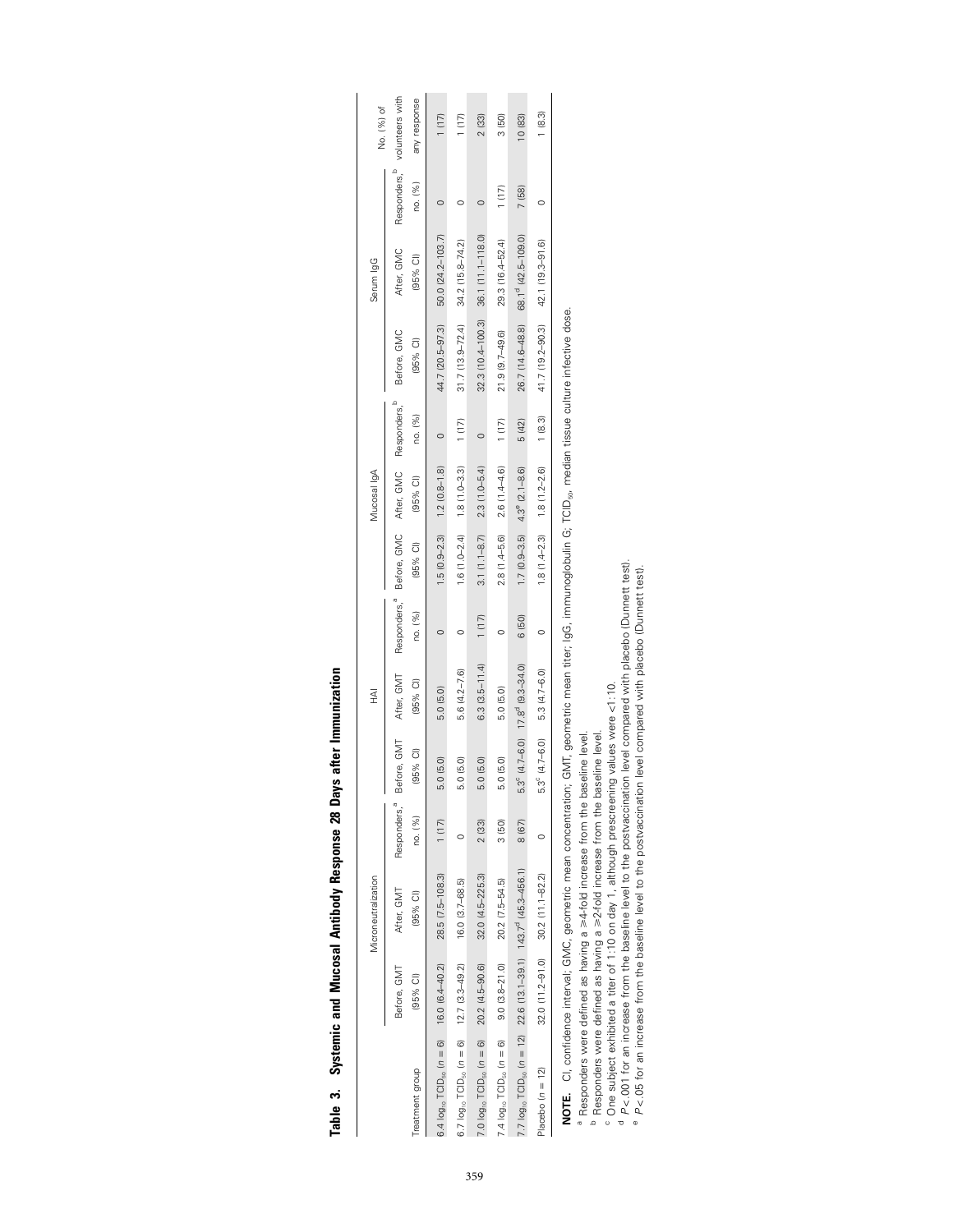.001). Although several subjects in the lower dose groups were classified as responders, the increase in the GMT in these groups was not significant in comparison with the placebo group.

Similarly, 6 (50%) of 12 volunteers receiving the highest dose had a 4-fold or higher increase in HAI antibody titer after immunization (Table 3). At this dose level, a 3.4-fold increase in the GMT was obtained (from 5.3 to 17.8). This increase was significantly different from that in the placebo group  $(P <$ .001), whereas the rise in GMT in the other dose groups did not significantly differ from that in the placebo group.

Nasal wash samples were analyzed for vaccine-specific local IgA induction (Table 3). Five (42%) of 12 subjects in the 7.7 log<sub>10</sub> TCID<sub>50</sub> dose group showed a 2-fold or higher increase and were classified as responders. The increase in the geometric mean concentration in this dose group was 2.5-fold and was significantly different from that in the placebo group  $(P < .05)$ . No significant increase was observed in any of the lower dose groups.

Volunteers who experienced a  $\geq$  2-fold increase in IgG serum concentrations of antibodies against purified hemagglutinin derived from A/New Caledonia/20/99 virus were classified as responders (Table 3). In line with the neutralization and HAI antibody titers, the highest rate of responders (7/12 [58%]) was observed in the 7.7  $log_{10}$  TCID<sub>50</sub> dose group, and the increase in the geometric mean concentration in this group was significant in comparison with the placebo group  $(P < .001)$ .

The number of overall responders (volunteers classified as responders in any of the 4 categories) was dose dependent, with 10 (83%) of 12 subjects in the highest dose group, 3 (50%) of 6 in the 7.4  $log_{10}$  TCID<sub>50</sub> dose group, 2 (33%) of 6 in the 7.0 log<sub>10</sub> TCID<sub>50</sub> dose group, and 1 responder each in the 2 lowest dose groups (Table 3).

Serum samples from the highest dose group were also analyzed for their cross-neutralizing activity, by employing reassortant strains containing the surface glycoproteins from influenza A/NC/20/99, A/Solomon Islands/3/06, or A/Brisbane/59/ 07 in the MNA. Whereas 8 (67%) of 12 subjects experienced  $a \geq 4$ -fold increase in neutralization titers against the homologous A/NC strain, 7 (58%) of 12 experienced a  $\geq 4$ -fold increase in titer against A/Solomon Islands, and 6 (50%) of 12 showed an increase in titer against A/Brisbane (Figure 2). The corresponding increases in GMTs from before to after vaccination were 4.5 (from 16.4 to 74.5), 3.3 (from 13.4 to 44.9), and 3.3 (from 16.0 to 53.1), respectively.

## **DISCUSSION**

To our knowledge, this study provides the first safety and immunogenicity data in humans for a replication-deficient influenza vaccine lacking NS1 ( $\Delta$ NS1-H1N1). Intranasal vaccination with  $\Delta$ NS1-H1N1 was well tolerated. The most frequent symptoms were rhinitis-like symptoms and mild headache. However,



**Figure 2.** Cross-neutralizing antibody response after  $\triangle$ NS1-H1N1 vaccination. Volunteers were immunized with either 7.7  $log_{10}$  median tissue culture infective dose (TCID<sub>50</sub>) of  $\Delta$ NS1-H1N1 vaccine (A/NC/20/99-like) or placebo. Titers of serum neutralizing antibodies against reassortant viruses containing the hemagglutinin and neuraminidase from A/NC/20/ 99-like, A/Solomon Islands/3/06–like, and A/Brisbane/59/07-like vaccines were determined. Shown are the *x*-fold increases in pre- to postvaccination titers; horizontal lines indicate the geometric mean fold increases.

because these symptoms were seen to a similar extent in pla $cebo-$  and  $\Delta$ NS1-H1N1–treated subjects (with largely overlapping 95% confidence intervals), a drug-effect relationship is unlikely.

Local symptoms (rhinitis- and pharyngitis-like symptoms) occurred predominantly during the first 4 days after vaccination. Because these symptoms were equally frequent in the placebo and vaccine groups, the air conditioning at the study site during hospitalization and nasal wash procedures might be the cause of these. One subject from the highest dose group reported a temperature of  $38.1^{\circ}$ C on day 24. On the same day, this person also had sunburn, and the fever lasted for only 1 day. Nevertheless, a relationship between the elevated temperature and the study medication could not be entirely excluded and thus was judged to be possibly related.

The only adverse event graded as moderate and probably related to the study medication was an episode of epistaxis on day 10 in a subject vaccinated at a dose level of 6.7  $log_{10} TCID_{50}$ . However, because episodes of epistaxis were equally distributed among placebo and vaccine groups, it is possible that nasal wash procedures for pharmacokinetic evaluations might have provoked the bleeding. All other moderate adverse events  $(n = 29; 12$  in the placebo group and 17 in the vaccine group) were judged by the investigators to be not related or only possibly related to the study medication.

An important safety aspect of live attenuated influenza vaccines is the potential to replicate and shed vaccine virus. For example, current live cold-adapted vaccines can replicate in the upper respiratory tract, resulting in viral shedding for up to 21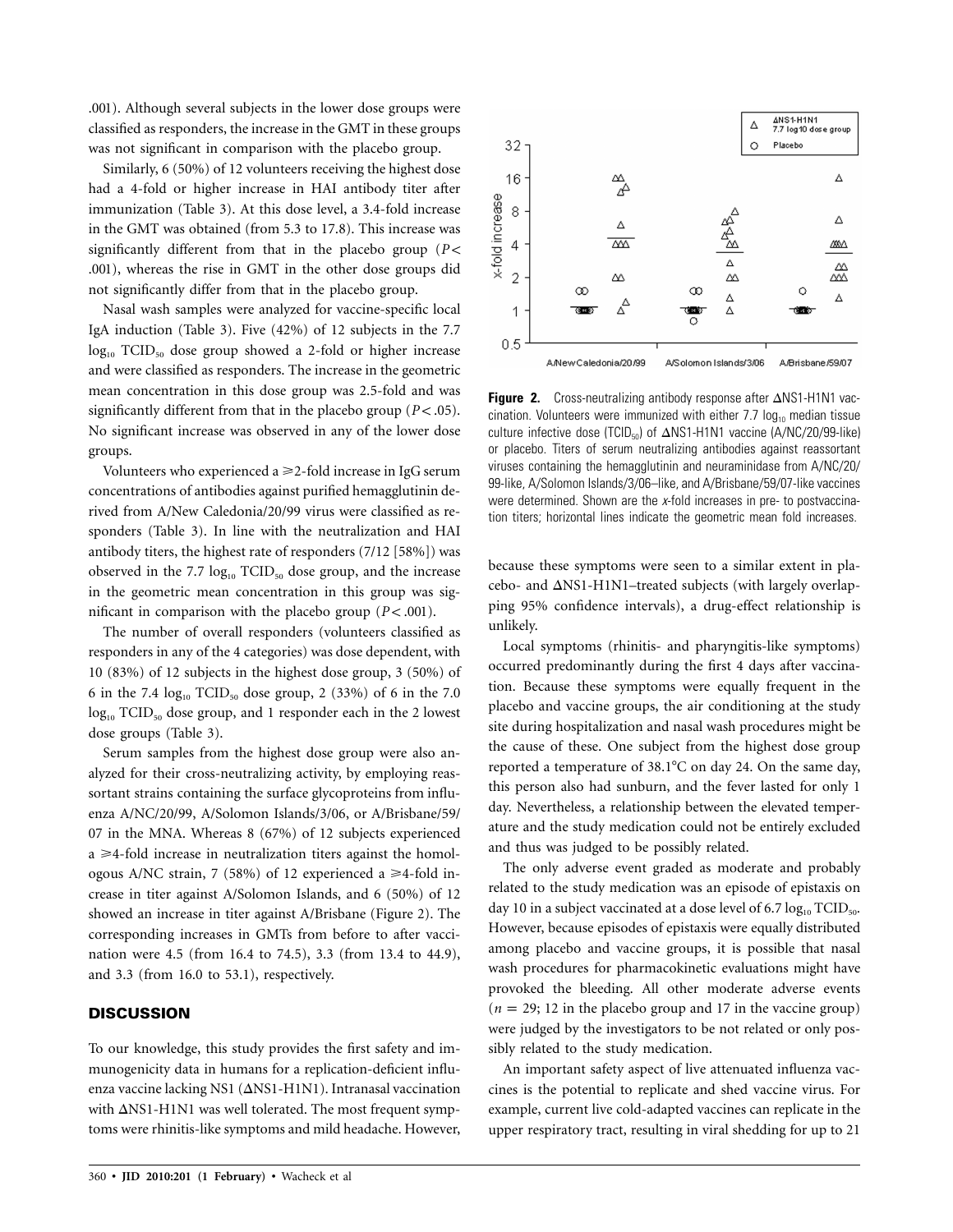days [20]. Viral shedding may lead to transmission to persons in close contact with vaccine recipients and bears the risk of reversion of the replicating vaccine virus. Results from earlier studies in animals suggest that the lack of NS1 increases the production of interferon, which can block viral replication. Consistent with these observations, only 2 subjects were found to have virus present in nasal washings and only at the earliest time point of testing, indicating that the  $\Delta$ NS1-H1N1 vaccine undergoes abortive replication.

Despite the replication-deficient phenotype of the  $\Delta$ NS1-H1N1 vaccine, local and systemic antibodies were induced in a dose-dependent manner. In the highest dose group, 10 of 12 volunteers responded to the vaccine. Even if the sample size of a phase 1 study is small by nature, it is noteworthy to put the immunogenicity results observed in the context of what is known for current live attenuated influenza vaccines. Subjects who tested negative for HAI antibodies against H1N1 live coldadapted vaccines showed an up to 2.0-fold increase in the GMT of HAI antibodies, with a ≥4-fold increase observed in ~20% of the vaccine recipients [21–23]. Remarkably, despite the relatively low number of HAI responders, an overall clinical efficacy of 85%–93% was reached in these trials [23, 24]. Given all the limitations of comparisons with historic controls, in our study the group receiving the highest dose of  $\Delta$ NS1-H1N1 showed a 3.4-fold increase in the GMT of HAI antibodies, and a ≥4-fold increase was observed in 50% of all subjects. Even though a limited number of volunteers were vaccinated with  $\Delta$ NS1-H1N1, the increases in the GMTs of vaccine-specific antibodies in the highest dose group were statistically significant. It should be noted that the number of responders was different in the different assays, which most likely was due to different sensitivities of the assays.

Cross protection against drift variants is an important factor for the development of effective influenza vaccines. We found that neutralizing antibodies induced by the A/NC/20/99-like  $\Delta$ NS1-H1N1 vaccine were also active against drift variants such as A/Solomon Islands/3/06 and A/Brisbane/59/07, which have appeared during the last 2 years. These results give hope that  $\Delta$ NS1-H1N1 vaccines will more efficiently protect vaccinated individuals against drift variants that evolve between the time at which the vaccine composition was recommended by authorities and the actual epidemics.

In summary, this randomized, double-blind, placebo-controlled, proof-of-concept study demonstrated for the first time to our knowledge that an influenza virus strain lacking the NS1 protein is a safe and well-tolerated vaccine for humans. The  $\Delta$ NS1 vaccine strain displayed a statistically significant immunogenic potential, and we confirmed the replication-deficient phenotype of  $\Delta$ NS-H1N1. This encouraging proof of concept warrants further clinical development of a trivalent influenza vaccine.

#### **Acknowledgments**

We thank all members of the FluVac consortium for their respective contributions to the project, specifically Alexandra Khassidov and Monika Sachet (Department of Surgery, Medical University of Vienna, Vienna, Austria), Aleš Štrancar and Matjaz Peterka (BIA Separations, Slovenia), Jan Zábský and Martin Slais (BioTest, Czech Republic), Thorsten Wolff (Robert Koch Institute, Germany), Oleg Kiselov (Research Institute of Influenza, St Petersburg, Russia), Torbjoern Ingemansson (European Commission, Belgium), and Karla Valdés Rodríguez (AVIR Green Hills Biotechnology, Vienna, Austria) for excellent management.

#### **References**

- 1. Molinari NA, Ortega-Sanchez IR, Messonnier ML, et al. The annual impact of seasonal influenza in the US: measuring disease burden and costs. Vaccine **2007**; 25:5086–5096.
- 2. Glezen WP, Simonsen L. Commentary: benefits of influenza vaccine in US elderly. Int J Epidemiol **2006**; 35:352–353.
- 3. Jefferson T, Rivetti D, Rivetti A, Rudin M, Di Pietrantonj C, Demicheli V. Efficacy and effectiveness of influenza vaccines in elderly people: a systematic review. Lancet **2005**; 366:1165–1174.
- 4. Simonsen L, Viboud C, Taylor R. Influenza vaccination in elderly people. Lancet **2005**; 366:2086.
- 5. Egorov A, Brandt S, Sereinig S, et al. Transfectant influenza A viruses with long deletions in the NS1 protein grow efficiently in Vero cells. J Virol **1998**; 72:6437–6441.
- 6. Garcia-Sastre A, Egorov A, Matassov D, et al. Influenza A virus lacking the NS1 gene replicates in interferon-deficient systems. Virology **1998**; 252:324–330.
- 7. Ferko B, Stasakova J, Romanova J, et al. Immunogenicity and protection efficacy of replication-deficient influenza A viruses with altered NS1 genes. J Virol **2004**; 78:13037–13045.
- 8. Le Bon A, Schiavoni G, D'Agostino G, Gresser I, Belardelli F, Tough DF. Type I interferons potently enhance humoral immunity and can promote isotype switching by stimulating dendritic cells in vivo. Immunity **2001**; 14:461–470.
- 9. Palese P. Making better influenza virus vaccines? Emerg Infect Dis **2006**; 12:61–65.
- 10. Proietti E, Bracci L, Puzelli S, et al. Type I IFN as a natural adjuvant for a protective immune response: lessons from the influenza vaccine model. J Immunol **2002**; 169:375–383.
- 11. Talon J, Salvatore M, O'Neill RE, et al. Influenza A and B viruses expressing altered NS1 proteins: a vaccine approach. Proc Natl Acad Sci U S A **2000**; 97:4309–4314.
- 12. Tovey MG, Lallemand C, Thyphronitis G. Adjuvant activity of type I interferons. Biol Chem **2008**; 389:541–545.
- 13. Hale BG, Randall RE, Ortin J, Jackson D. The multifunctional NS1 protein of influenza A viruses. J Gen Virol **2008**; 89:2359–2376.
- 14. Wressnigg N, Voss D, Wolff T, et al. Development of a live-attenuated influenza Β ΔNS1 intranasal vaccine candidate. Vaccine 2009; 27: 2851–2857.
- 15. Wressnigg N, Shurygina AP, Wolff T, et al. Influenza B mutant viruses with truncated NS1 proteins grow efficiently in Vero cells and are immunogenic in mice. J Gen Virol **2009**; 90:366–374.
- 16. Hoffmann E, Neumann G, Kawaoka Y, Hobom G, Webster RG. A DNA transfection system for generation of influenza A virus from eight plasmids. Proc Natl Acad Sci U S A **2000**; 97:6108–6113.
- 17. Pleschka S, Jaskunas R, Engelhardt OG, Zurcher T, Palese P, Garcia-Sastre A. A plasmid-based reverse genetics system for influenza A virus. J Virol **1996**; 70:4188–4192.
- 18. Nicolson C, Major D, Wood JM, Robertson JS. Generation of influenza vaccine viruses on Vero cells by reverse genetics: an H5N1 candidate vaccine strain produced under a quality system. Vaccine **2005**; 23: 2943–2952.
- 19. World Health Organization (WHO). WHO manual on animal influenza